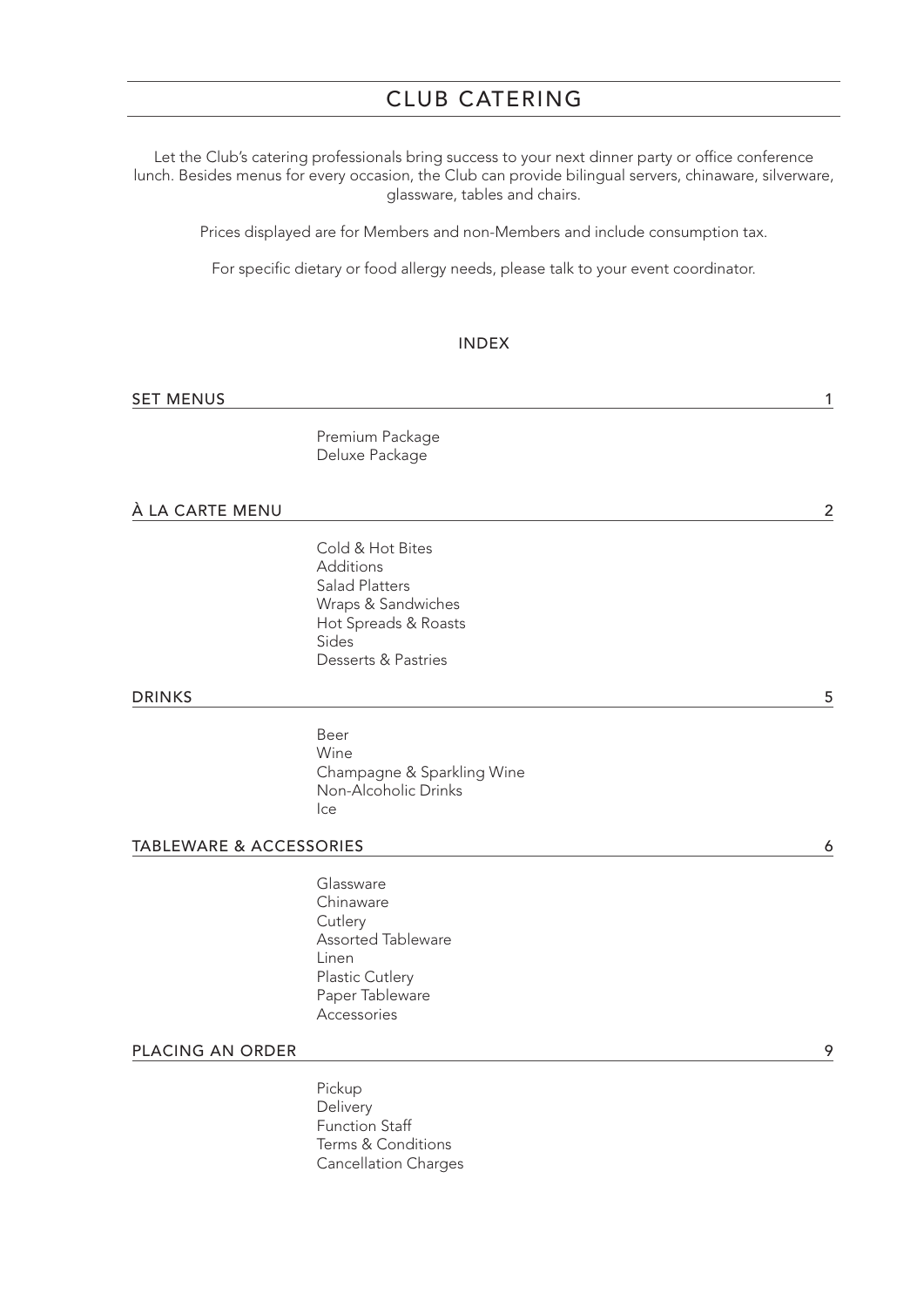# SET MENUS

Prices are per person for a minimum of 10 people.

#### PREMIUM PACKAGE

Members: 3,900 | Non-Members: 4,700

Classic Caesar Salad with Garlic Croutons Farro Wheat Salad with Roasted Mediterranean Vegetables, Feta and Italian Grape Must Dressing California Rolls with Avocado and Sesame Bacon-Wrapped Hokkaido Scallops with Tapenade Curried Vegetable Samosas with Indian-Spiced Mango Chutney Club Signature Coleslaw Summer Mediterranean Vegetable and Ricotta Lasagna with Mozzarella and Fried Sage Three Whole Rosemary- and Lemon-Roasted Chickens Cups of Fresh Fruit Salad

#### DELUXE PACKAGE

Members: 6,000 | Non-Members: 7,200

Signature Chinese Chicken Salad Organic Whole-Wheat Pasta Salad with Kalamata Olives, Feta Cheese and Tomatoes Charcuterie with Cornichons Chinese Five-Spiced Satte Duck Breast and Fig Pinchos Club Signature Coleslaw Roasted Pepper and Mushroom Wraps with Avocado, Spinach, Hummus and Yogurt Sauce Four Whole Roasted Australian Lamb Racks with Minted Salsa Verde Fried Mozzarella and Mushroom Arancini with Smoked Red Pepper Sauce Baked Truffled Macaroni and Cheese with Sage Crumbs Marble Cheesecake Brownies Key Lime Custard Tarts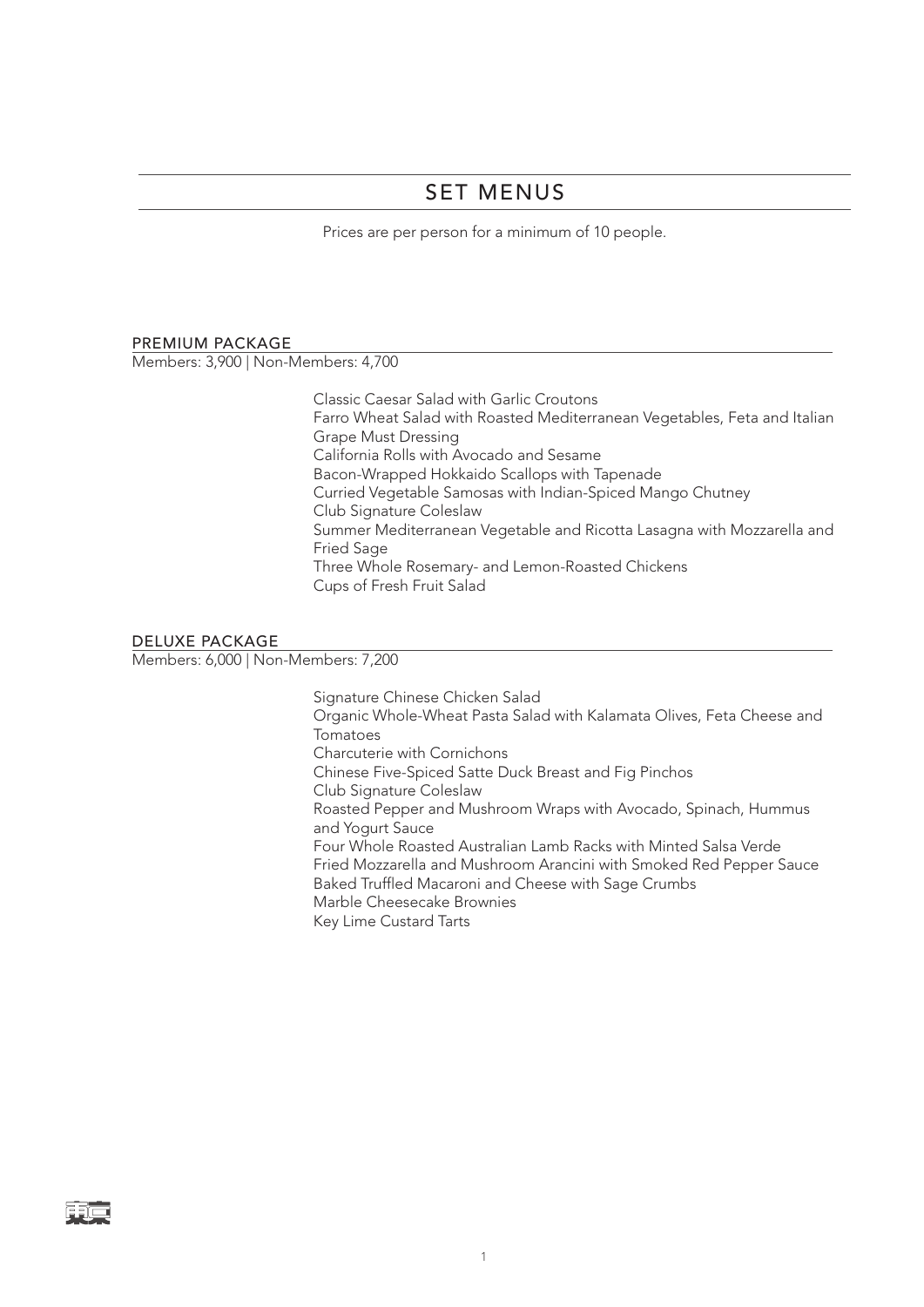# À LA CARTE MENU

#### COLD & HOT BITES

Prices are for 10 portions.

| Green Asparagus, Spinach and Smoked Bacon Quiche                            | 2,250   2,700   |  |
|-----------------------------------------------------------------------------|-----------------|--|
| Gorgonzola Fruit Mostarda Bruschetta with Candied Walnuts                   | 2,250   2,700   |  |
| California Rolls with Avocado and Sesame (16 portions)                      | 2,250   2,700   |  |
| Spicy Tuna and Cucumber Rolls with Shiso Leaves (16 portions) 2,250   2,700 |                 |  |
| Fried Mozzarella and Mushroom Arancini with Smoked Red                      | 2,250   2,700   |  |
| Pepper Sauce                                                                |                 |  |
| Curried Vegetable Samosas with Indian-Spiced Mango Chutney                  | $3,500$   4,200 |  |
| Galician Octopus and Potato Pinchos                                         | 2,250   2,700   |  |
| Chinese Five-Spiced Satte Duck Breast and Fig Pinchos                       | $3,500$   4,200 |  |
| Duck Foie Gras with Toasted Brioche and Wild Blueberry Gastrique            | $3,500$   4,200 |  |
| Japanese Sweet Soy-Glazed Chicken Skewers                                   | 2,250   2,700   |  |
| Maple- and Jalapeño-Glazed Bacon Pinchos with Dried Apricot                 | $3,500$   4,200 |  |
| Bacon-Wrapped Hokkaido Scallops with Tapenade                               | $3,500$   4,200 |  |
| Crab Cakes with Classic Rémoulade Sauce                                     | $3,500$   4,200 |  |

### ADDITIONS

| 400g Black Olive Tapenade with Croccantini Crackers                      | 2,750   3,300  |
|--------------------------------------------------------------------------|----------------|
| 1kg Shrimp Cocktail with Classic Cocktail Sauce                          | 9,900   11,900 |
| 1kg Smoked Salmon with Condiments                                        | 9,900   11,900 |
| 1kg Farmhouse Cheese Selection with Croccantini Crackers 19,700   23,600 |                |

### SALAD PLATTERS

Prices are for 10 portions (approximately).

| Classic Caesar Salad with Garlic Croutons                      | $3,000$   $3,600$ |
|----------------------------------------------------------------|-------------------|
| Signature Chinese Chicken Salad                                | $3,000$   $3,600$ |
| Mixed Leaf Salad with Roasted Walnuts and Lemon Honey Dressing | $3,000$   $3,600$ |
| Organic Whole-Wheat Pasta Salad with Kalamata Olives, Feta     | $3,000$   $3,600$ |
| Cheese and Tomatoes                                            |                   |
| Farro Wheat Salad with Roasted Mediterranean Vegetables,       | $3,000$   3,600   |
| Feta and Italian Grape Must Dressing                           |                   |
| Club Signature Coleslaw                                        | 1,700   2,200     |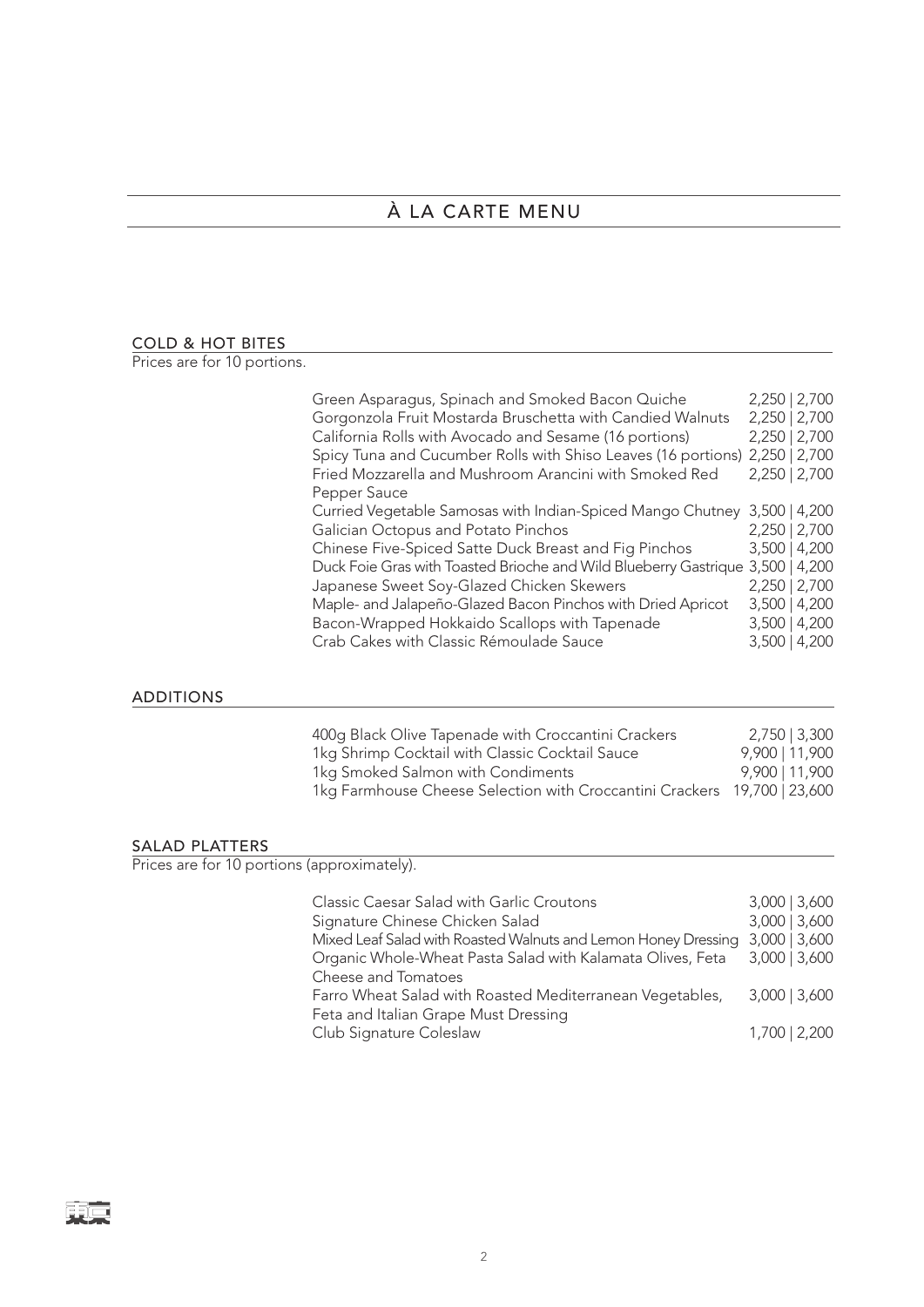# À LA CARTE MENU

## WRAPS & SANDWICHES

Prices are for five portions (minimum order).

| Roasted Pepper and Mushroom Wraps with Avocado, Spinach, 5,100   6,200   |                 |  |
|--------------------------------------------------------------------------|-----------------|--|
| Hummus and Yogurt Sauce                                                  |                 |  |
| Roasted Beef Sirloin Sandwiches with Sun-Dried Tomato Mayo 5,100   6,200 |                 |  |
| and Arugula                                                              |                 |  |
| Clubhouse Sandwiches                                                     | $5,100$   6,200 |  |
| New York Bagels with Lox Salmon and Schmear                              | 5,100   6,200   |  |
|                                                                          |                 |  |

# HOT SPREAD & ROASTS

Prices are for 10 portions.

| Beef and Ricotta Cheese Lasagna with Mozzarella<br>Summer Mediterranean Vegetable and Ricotta Lasagna<br>with Mozzarella and Fried Sage | 9,600   11,600<br>9,600   11,600 |
|-----------------------------------------------------------------------------------------------------------------------------------------|----------------------------------|
| Truffled Macaroni and Cheese with Sage Crumbs                                                                                           | 9,600   11,600                   |
| Indian Vegetable Curry with Mango Chutney                                                                                               | 9,600   11,600                   |
| Indian Chicken Curry with Mango Chutney                                                                                                 | 9,600   11,600                   |
| Thai Green Chicken Curry with Vegetables and Cilantro                                                                                   | 9,600   11,600                   |
| Smoked Brisket Fried Rice with Scallions                                                                                                | $4,600$   5,600                  |
| Vegetable and Egg Fried Rice                                                                                                            | $4,600$   5,600                  |
| 2kg Whole Roasted Australian Beef Sirloin au Jus                                                                                        | 30,000   36,000                  |
| Each Additional Kilogram                                                                                                                | 15,000   18,000                  |
| 400g Sauce au Jus                                                                                                                       | 1,100   1,300                    |
| 400g Horseradish Sauce                                                                                                                  | 2,100   2,500                    |
| Roasted Whole Australian Lamb Rack, Minted Salsa Verde                                                                                  | 5,000   6,000                    |
| 1.7kg Whole Rosemary- and Lemon-Roasted Chicken                                                                                         | 5,000   6,600                    |
| 6kg Boneless Dijon Mustard- and Brown Sugar-Glazed Ham<br>with 400ml Raisin Sauce                                                       | 39,500   47,400                  |

雨戸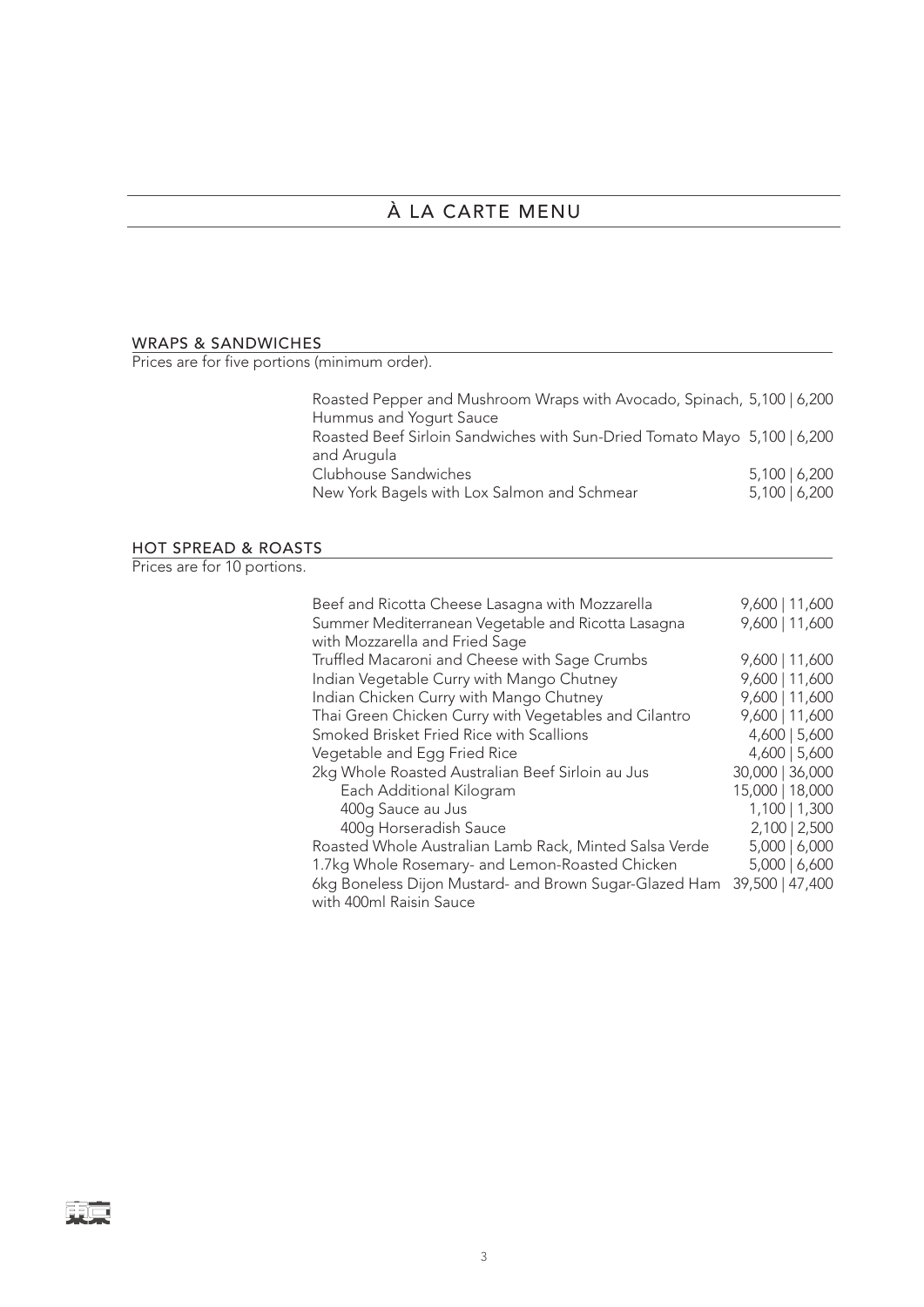# À LA CARTE MENU

#### SIDES

東京

Prices are for 10 portions (800g).

| <b>Creamed Mashed Potatoes</b>              | $2,500$   3,000 |
|---------------------------------------------|-----------------|
| Steamed Broccoli                            | $2,500$   3,000 |
| Garlic-Sautéed Sweet Red and Yellow Peppers | $2,500$   3,000 |
| Buttered Hokkaido Corn                      | $2,500$   3,000 |
| Honey-Glazed Carrots                        | $2,500$   3,000 |
| Basmati Rice                                | $2,500$   3,000 |

#### DESSERT & PASTRIES

Prices are for 10 portions.

| <b>Assorted American Cookies</b>   | 1,550   1,860   |
|------------------------------------|-----------------|
| Mini Croissants                    | 1,550   1,860   |
| Mini Chocolate Danishes            | 1,550   1,860   |
| Cups of Fresh Fruit Salad          | $3,850$   4,620 |
| Key Lime Custard Tarts             | $3,850$   4,620 |
| Decadent S'mores Tarts             | $3,850$   4,620 |
| California Almond Milk Panna Cotta | $3,850$   4,620 |
| Marble Cheesecake Brownie Bites    | $3,850$   4,620 |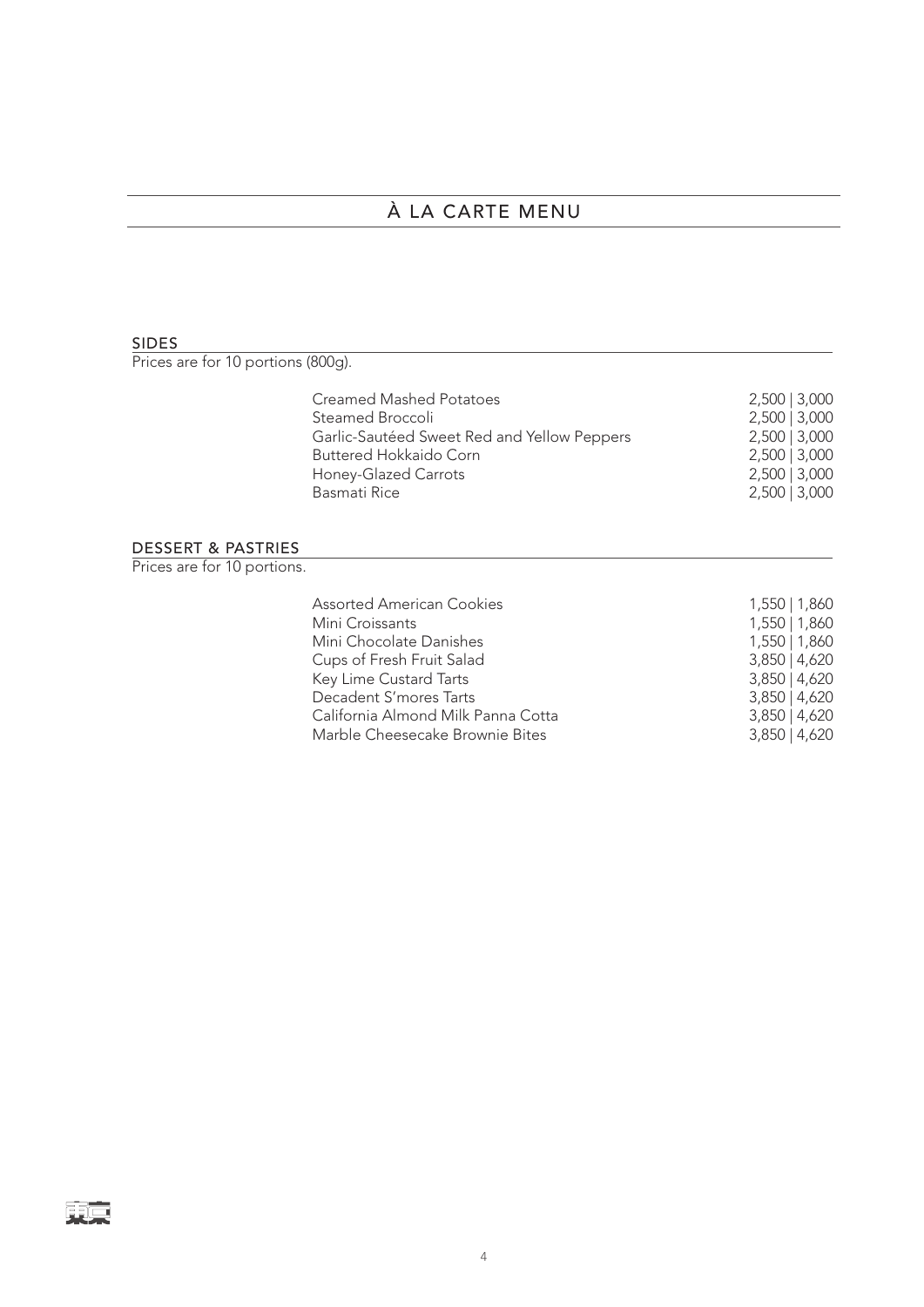# DRINKS

### BEER

|                                                                           | Beer (350ml can)<br>Draft Keg   approximately 50 servings<br>Draft Beer Serving Set (includes keg gas, ice and ice chest) | 660   880<br>29,180   35,860<br>2,090   2,530                 |
|---------------------------------------------------------------------------|---------------------------------------------------------------------------------------------------------------------------|---------------------------------------------------------------|
| <b>WINE</b><br>Prices are for one 750ml bottle.                           |                                                                                                                           |                                                               |
|                                                                           | Classic Wine: Eco Balance (Chile) Sauvignon Blanc                                                                         | 4,290   5,140                                                 |
|                                                                           | or Cabernet Sauvignon<br>California Wine: Crimson Ranch Chardonnay<br>or Cabernet Sauvignon                               | 4,590   5,520                                                 |
| <b>CHAMPAGNE &amp; SPARKLING WINE</b><br>Prices are for one 750ml bottle. |                                                                                                                           |                                                               |
|                                                                           | Domaine Chandon Sparkling Wine, Australia<br>Schramsberg Blanc de Blancs, California<br>Moët & Chandon Champagne, France  | 5,390   6,490<br>7,810   9,460<br>10,120   12,210             |
| <b>NON-ALCOHOLIC DRINKS</b>                                               |                                                                                                                           |                                                               |
|                                                                           | Mineral Water<br>Premium Mineral Water<br>2l Oolong Tea<br>Soda (can)<br>1l Orange Juice                                  | 440   540<br>650   780<br>760   980<br>330   440<br>440   540 |
| <b>ICE</b>                                                                |                                                                                                                           |                                                               |
|                                                                           | 1kg Ice Cubes<br>Ice Chest with Handle                                                                                    | 650   870<br>980   1,190                                      |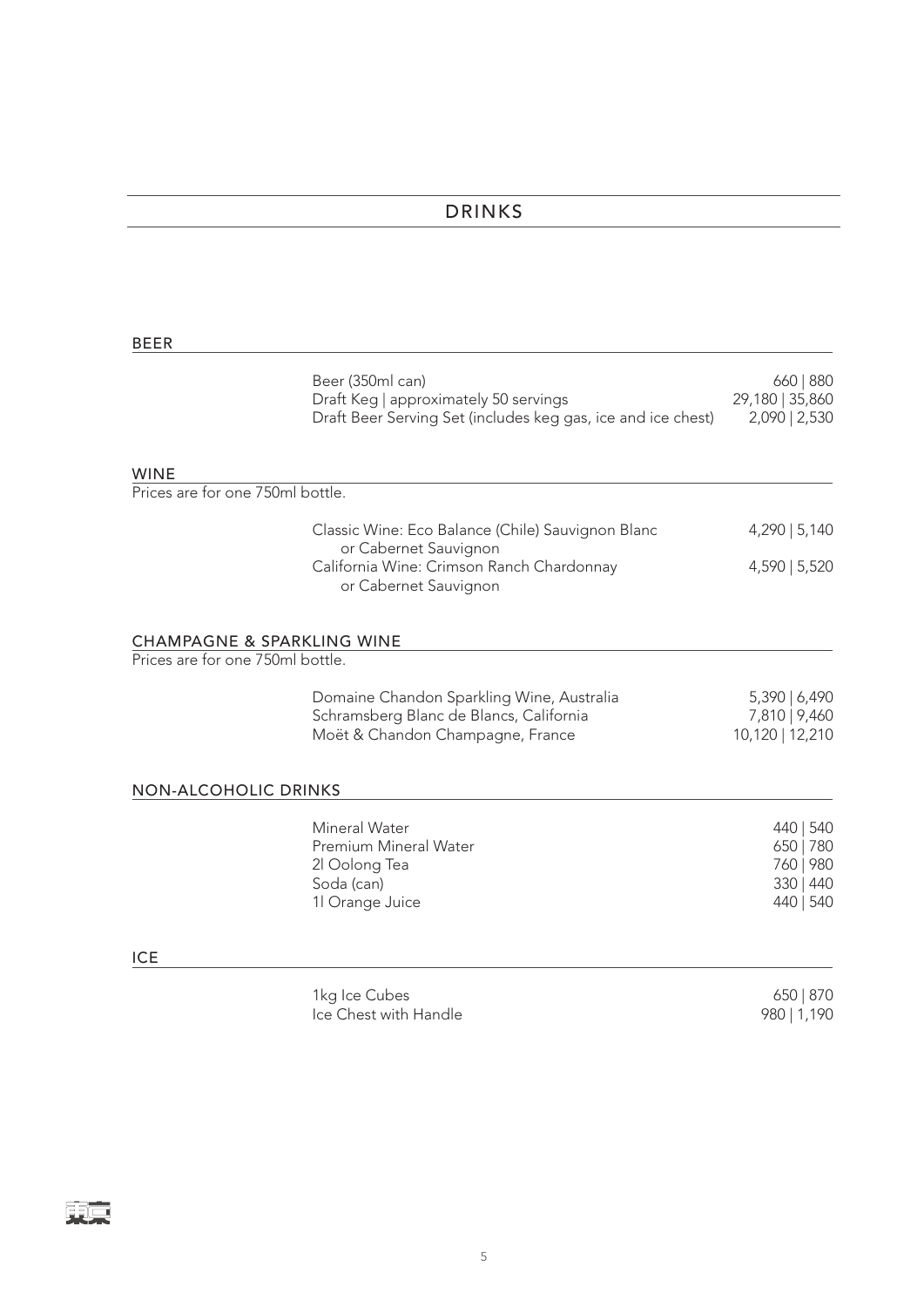### TABLEWARE & ACCESSORIES

Prices are for 24-hour usage.

Users are responsible for any breakage, loss or damage and will be charged for the cost of any replacements. Glassware, chinaware and silverware need only be rinsed before return.

#### GLASSWARE

CHINAWARE

| Universal Glass (295ml)<br>Champagne Flute (88ml)<br>White Wine Glass (236ml)<br>Red Wine Glass (295ml)<br>Riedel Wine Tasting Glass (236ml)                                                                            | 130   170<br>130   170<br>130   170<br>130   170<br>$1,210$   1,430                     |
|-------------------------------------------------------------------------------------------------------------------------------------------------------------------------------------------------------------------------|-----------------------------------------------------------------------------------------|
| 27cm Bone China Dinner Plate<br>24cm Bone China Medium-Sized Plate<br>21cm Bone China Dessert Plate<br>15cm Bone China Dessert Bowl<br>Bone China Coffee Cup and Saucer<br>Coffee Mug<br>Bone China Soup Cup and Saucer | 140   200<br>140   200<br>140   200<br>140   200<br>140   200<br>140   200<br>140   200 |

#### **CUTLERY**

| Large Knife                 | 110   170 |
|-----------------------------|-----------|
|                             |           |
| Large Fork                  | 110   170 |
| Large Spoon                 | 110   170 |
| Large Soup Spoon            | 110   170 |
| Medium Knife                | 110   170 |
| Medium Fork                 | 110   170 |
| <b>Butter Knife</b>         | 110   170 |
| Coffee Spoon                | 110   170 |
| Tongs and Spoon Service Set | 330   440 |
|                             |           |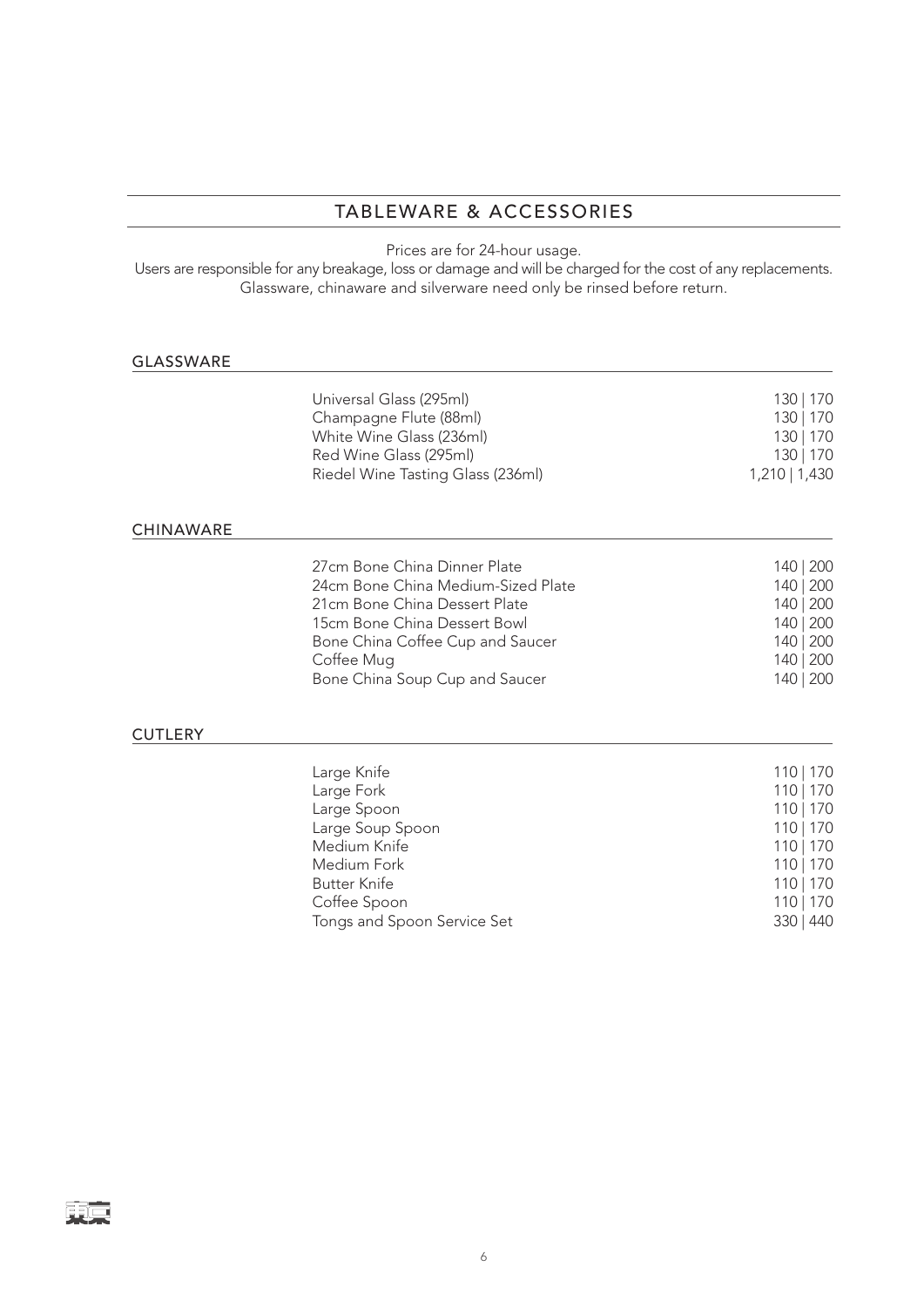## TABLEWARE & ACCESSORIES

### ASSORTED TABLEWARE

| China Gravy Pot with Ladle  | 540   660     |
|-----------------------------|---------------|
| China Two-Sided Butter Dish | 270   330     |
| Cream Pitcher               | 190   220     |
| Sugar Bowl with Tongs       | 270   330     |
| Sugar and Cream Set         | 990   1,210   |
| Salt and Pepper Shakers     | 270   330     |
| Silver Water Pitcher        | 540   660     |
| Coffee Pot   8-10 servings  | 590   720     |
| Tea Pot   8-10 servings     | 590   720     |
| <b>Wine Cooler</b>          | 1,050   1,270 |
| Ice Bucket with Tongs       | 1,050   1,270 |
| Punch Bowl with Ladle       | 1,320   1,600 |
| 40cm x 30cm Silver Platter  | 1,320   1,600 |
| 40cm x 30cm China Platter   | 2,310   2,750 |
| Rectangular Chafing Dish    | 1,430   1,710 |
| Square Chafing Dish         | 1,320   1,600 |
| Chafing Dish Canned Fuel    | 420   510     |
|                             |               |

# LINEN

| 55cm Napkin (Cream, Orange, Burgundy, Gray, Purple, Beige) | 130   280 |  |
|------------------------------------------------------------|-----------|--|
| 180cm x 180cm Tablecloth (Cream, Black)                    | 420   550 |  |
| 180cm x 275cm Tablecloth (Cream, Black)                    | 480   720 |  |

### PLASTIC CUTLERY **Example 2018**

| Knife                     | 40   60   |
|---------------------------|-----------|
| Fork                      | 40   60   |
| Spoon                     | 40   60   |
| Toothpicks and Holder     | 140   170 |
| Chopsticks with Club Logo | 40   60   |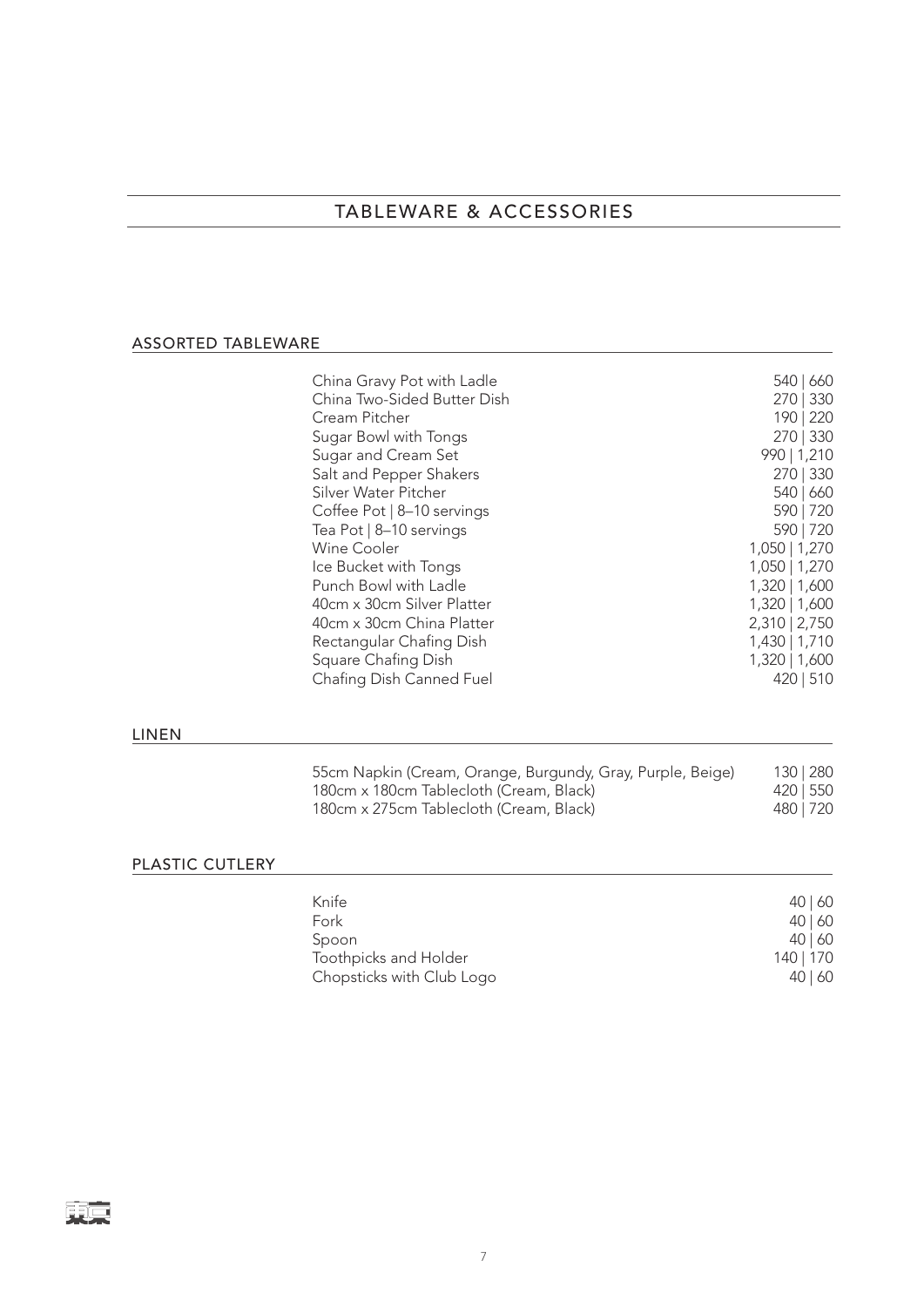# TABLEWARE & ACCESSORIES

### PAPER TABLEWARE

| Regular (20cm) Plate<br>Small (177ml) Cold Drink Cup | 40   60<br>40   60 |
|------------------------------------------------------|--------------------|
| Regular (266ml) Cold Drink Cup                       | 40   60            |
| Large (414ml) Cold Drink Cup                         | 40   60            |
| Regular (177ml) Hot Drink Cup                        | 40   60            |
| 50 Napkins                                           | 360   440          |
| Small Club Bag                                       | 190   240          |
| Rectangular Club Bag                                 | 270   330          |
| Square Club Bag                                      | 320   390          |
|                                                      |                    |

### ACCESSORIES

東京

| Stacking Chair                | 600   990      |
|-------------------------------|----------------|
| Card Table                    | 950   1,650    |
| 2.5 Coffee Warmer with Coffee | 2,970   4,950  |
| 11 Coffee Warmer with Coffee  | 7,150   11,000 |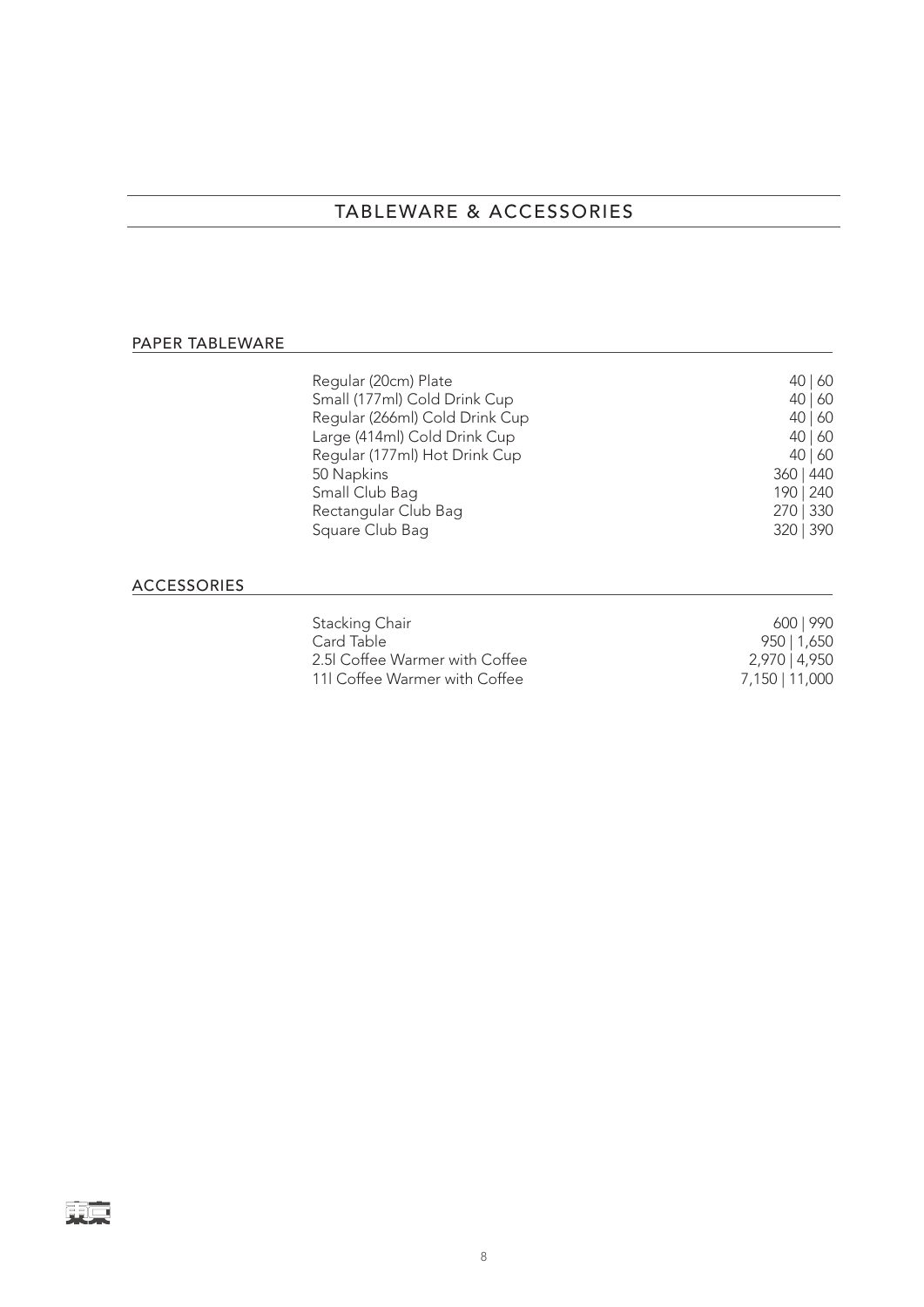# PLACING AN ORDER

Orders must be placed at least five days (excluding weekends and national holidays) in advance.

Pickup

Orders can be picked up at The Cellar (B1) or B3 entrance between 9am and 7pm. Please discuss with the Club catering staff.

**Delivery** 

Delivery charges exclude tolls and parking fees. Please arrange a parking space. Deliveries before 9am: +3,740 per hour | +4,950 per hour

| DELIVERY ZONE A        |                                                                                                                                                                                                                                                                                                                                                                                                                                                                                                              |
|------------------------|--------------------------------------------------------------------------------------------------------------------------------------------------------------------------------------------------------------------------------------------------------------------------------------------------------------------------------------------------------------------------------------------------------------------------------------------------------------------------------------------------------------|
| 5,170   6,230          | Minato Ward (outside Delivery Zone B areas)<br>Shibuya Ward: Ebisu, Hiroo                                                                                                                                                                                                                                                                                                                                                                                                                                    |
| <b>DELIVERY ZONE B</b> |                                                                                                                                                                                                                                                                                                                                                                                                                                                                                                              |
| 7,810   9,400          |                                                                                                                                                                                                                                                                                                                                                                                                                                                                                                              |
|                        | Minato Ward: Takanawa, Shirokanedai, Konan, Daiba<br>Shibuya Ward: Higashi, Hachiyamacho, Nampeidaicho, Daikanyamacho,<br>Jingumae, Jinnan, Sendagaya, Sarugakucho, Shoto, Kamiyamacho,<br>Shibuya, Uguishidanicho, Udagawacho, Ebisu Nishi, Ebisu Minami<br>Meguro Ward: Meguro, Shimo Meguro, Kami Meguro, Naka Merugo, Mita,<br>Aobadai, Nakamachi, Yutenji<br>Shinagawa Ward: Osaki, Kami Osaki, Kita Shinagawa, Nishi Gotanda, Nishi<br>Shinagawa, Higashi Gotanda, Higashi Shinagawa, Minami Shinagawa |
| <b>DELIVERY ZONE C</b> |                                                                                                                                                                                                                                                                                                                                                                                                                                                                                                              |
| 10,120   12,170        | Chiyoda Ward   Chuo Ward<br>Shibuya Ward: Uehara, Tomigaya, Oyamacho, Nishihara, Yoyogi, Moto<br>Yoyogi, Yoyogi Kamizonocho<br>Shinagawa Ward (other than areas in Delivery Zone B)<br>Meguro Ward: Chuocho, Takaban, Gohongi, Himonya, Haramachi, Minami,<br>Meguro Honcho                                                                                                                                                                                                                                  |
| <b>DELIVERY ZONE D</b> |                                                                                                                                                                                                                                                                                                                                                                                                                                                                                                              |
| 13,310   16,000        | Shinjuku Ward   Ota Ward   Setagaya Ward   Nakano Ward   Koto Ward<br>Meguro Ward (other than areas in Delivery Zones B and C)                                                                                                                                                                                                                                                                                                                                                                               |
| <b>DELIVERY ZONE E</b> |                                                                                                                                                                                                                                                                                                                                                                                                                                                                                                              |
| 15,400   18,480        |                                                                                                                                                                                                                                                                                                                                                                                                                                                                                                              |
|                        | Bunkyo Ward   Taito Ward   Sumida Ward   Toshima Ward   Arakawa Ward                                                                                                                                                                                                                                                                                                                                                                                                                                         |